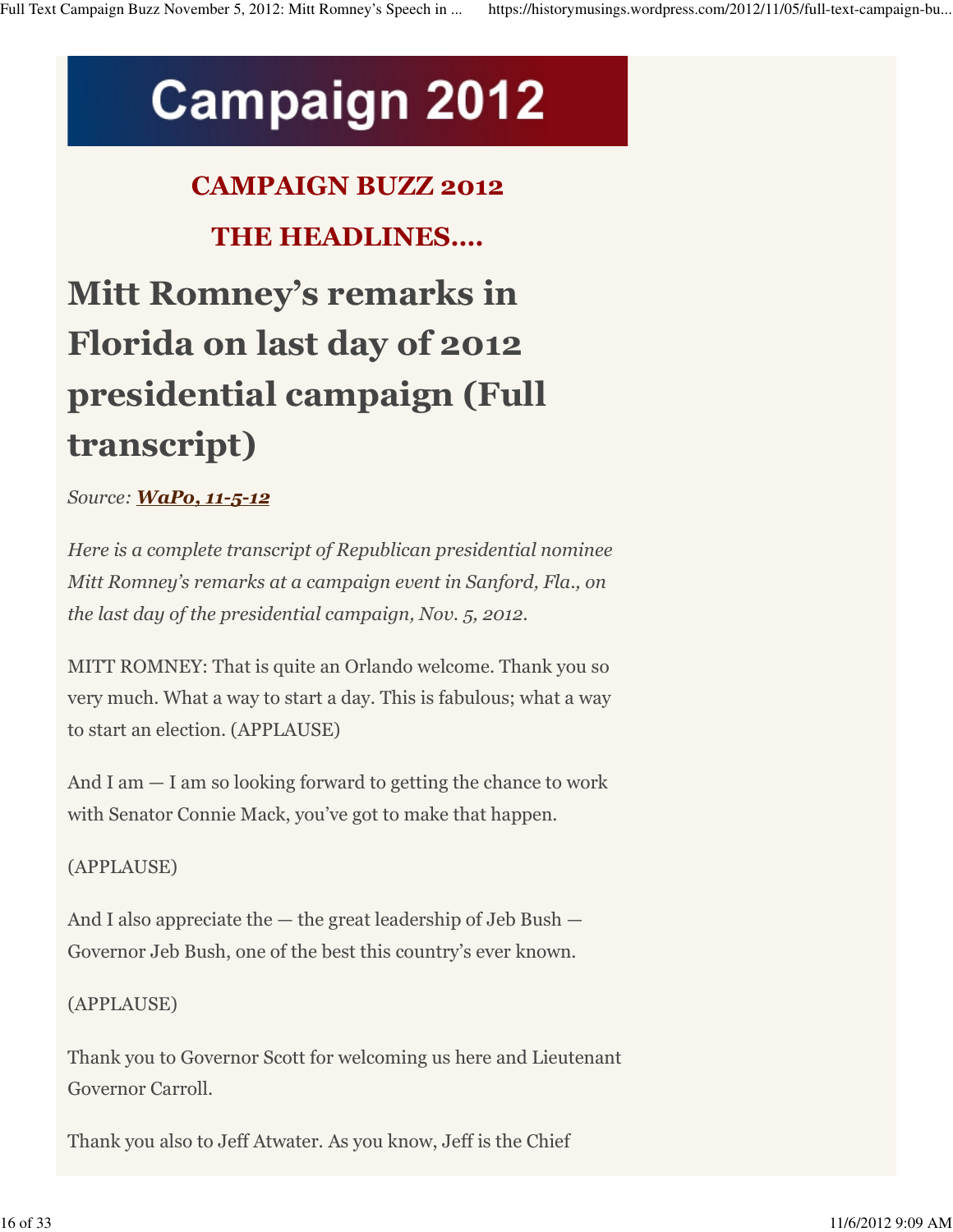Financial Officer of the state, but he's been the Co-Chair of my effort here along with Adam Putnam, who as you know, is the Commissioner of Agriculture. I appreciate their work.

Will Weatherford, the Speaker of the House has addressed you and I appreciate his support.

Senator Mel Martinez and I appreciate Mel being here.

# (APPLAUSE)

I think I've — oh, I didn't mention Congressman John Mica. Where's John hanging out here?

# (APPLAUSE)

He's over here, hi there.

It's quite a gathering today.

# (APPLAUSE)

This is  $-$  it's quite a welcome that you provided me. You're  $$ you're…

# (APPLAUSE)

… you're voices — your voices are not just heard in this hanger, they're being heard all over the nation.

# (APPLAUSE)

And even though — even though Ann is at a different city this morning, they are being felt your voices in both of our hearts and I — I want you to know how much we appreciate all that you've done, all the doors you've knocked on, all the phone calls you've made and the fact that you voted early. I saw how many hands went up when you were asked. That was very good.

(APPLAUSE) And some of you put signs in your yard.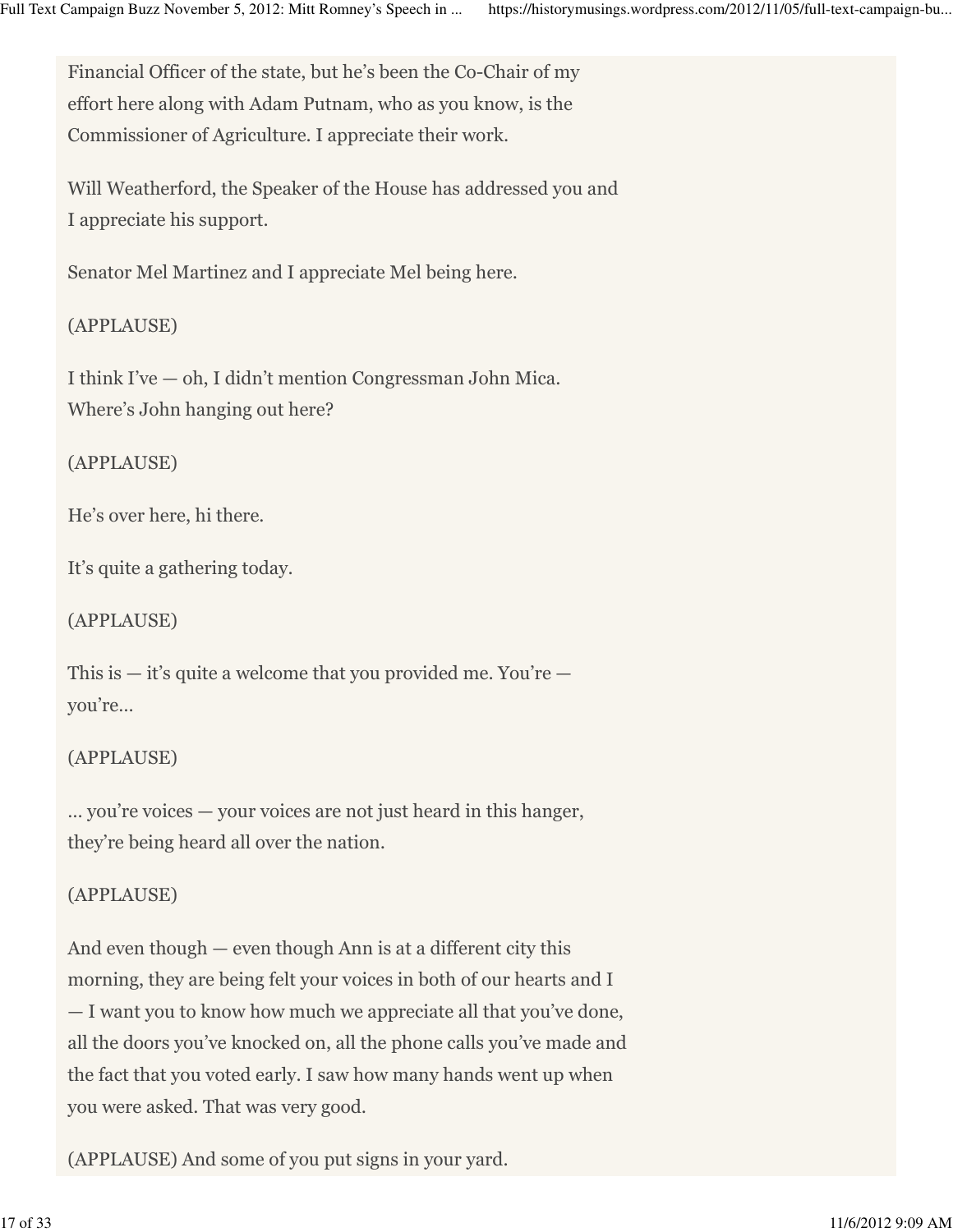Some you have put signs in your neighbor's yard.

#### (APPLAUSE)

And — and I just — I — I know — I know how many as well have talked to coworkers and tried to convince people to vote for Paul Ryan and me.

Look, we — we have one job left and that's to make sure that on Election Day, we get  $-$  make certain that everybody who's qualified to vote gets out to vote. We need every single vote in Florida.

#### (APPLAUSE)

Now what makes this rally and your work so inspiring, is that you're here because you care about America.

#### (APPLAUSE)

This is — this is a campaign about America and about the future we're going to leave our children. We thank you, we ask you to stay at it all the way — all the way to victory on Tuesday night.

#### (APPLAUSE)

Tomorrow, we begin a new tomorrow. Tomorrow we begin a better tomorrow. This nation is going to begin to change for the better tomorrow. Your work is making a difference, the people of the world are watching, the people of America are watching. We can begin a better tomorrow tomorrow and with the help of the people in Florida, that's exactly what's going to happen.

#### (APPLAUSE)

Now there may be some of your friends and family members who haven't made up their mind yet who they're going to vote for. So I'd ask them to look beyond the speeches and beyond the attacks and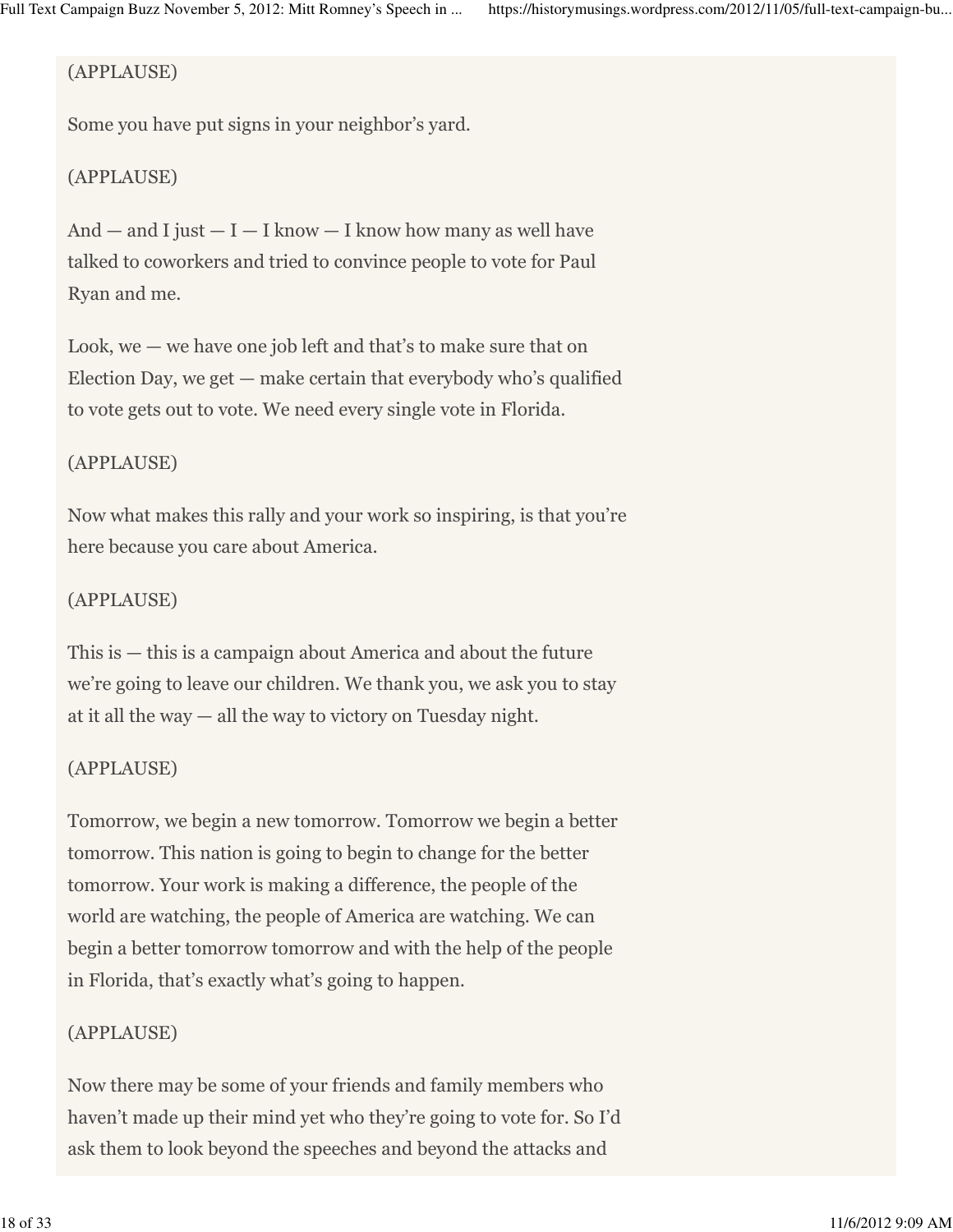even beyond all the ads, look to the record. You see talk is cheap, but a record, that's real and it's earned with real effort.

And so…

(APPLAUSE)

I mean the president promised a lot of change but change can't be measured in speeches. It has to be measured in achievements and four years ago, candidate Obama promised to do oh so very much but he's fallen also very short.

I mean you know some of these things. I mean he said he'd said he'd be a post-partisan president, but he's been most partisan, attacking, dividing, blaming, it's not only Republicans he's refused to listen to, he's also refused to listen to Independent voices.

He was going to focus on creating jobs, instead he focused on Obamacare and that killed jobs.

He was going to cut the federal deficit in half, instead he doubled it.

He said that by now, unemployment would be at 5.2 percent and last Friday, we learned that it's 7.9 percent.

Now that's…

(BOOING)

… that's — that's — that's nine million jobs short of what he promised. Unemployment today is higher than when Barack Obama was elected president. Think of that.

He promised that he would propose a plan to save Social Security and Medicare. He didn't, never even proposed a plan. Instead, he took \$716 billion out of Medicare and used it to pay for Obamacare, that we didn't want.

(BOOING)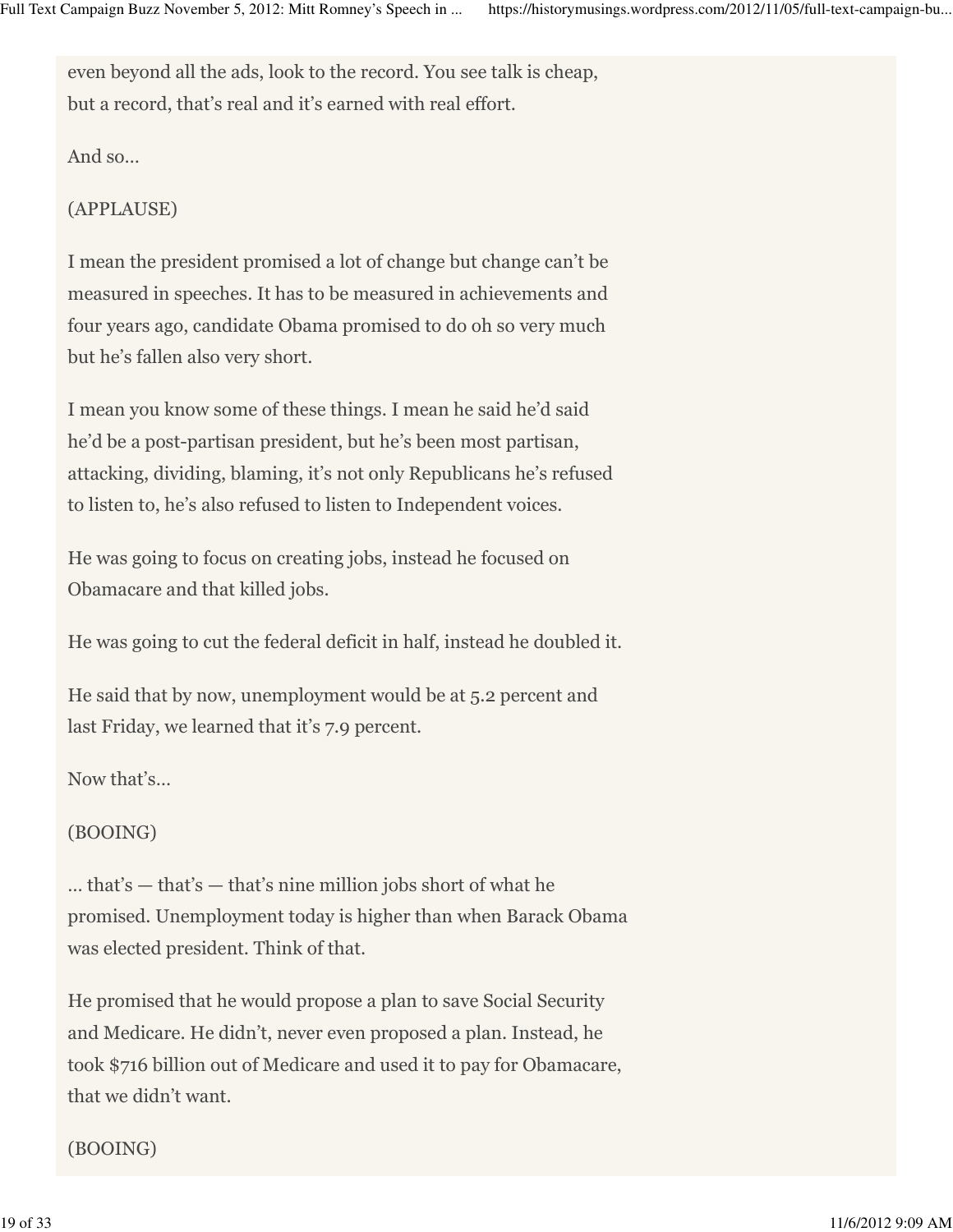He also said he would lower the health insurance premiums of the average family in America this year, we'd be down \$2,500 a year. Anybody see that yet?

#### AUDIENCE: No!

ROMNEY: Actually, they're up \$3,000 a year. Think of what impact that has on a middle-income family in America.

And of course the average American family now pays about \$2,000 a year more for gasoline than they did when the president was elected.

#### (BOOING)

One more thing, let me mention, he said he would reach across the aisle on the most important issues that the country faced. Do you realize he has not met on the economy or on the budget, sequestration or on jobs with either the Republican leader or the Republican — of the House or the Republican leader of the Senate since July. That is not working across the aisle. That's not bridging the divide, it's making the divide wider.

So now we've had a lot of debates in this country and not as Republican or as Democrats, but as Americans that look at the the issues that are before them and you've watched what's happened in the country over the last four years with  $a - \text{with an}$ independent voice.

You hoped that President Obama would live up to his promise to bring people together and to solve problems. He hasn't; I will.

(APPLAUSE) And you know why he fell so short — you know why he fell so short of what he promised. He cared more — he cared more about a liberal agenda than about repairing the economy.

Did Obamacare create new jobs?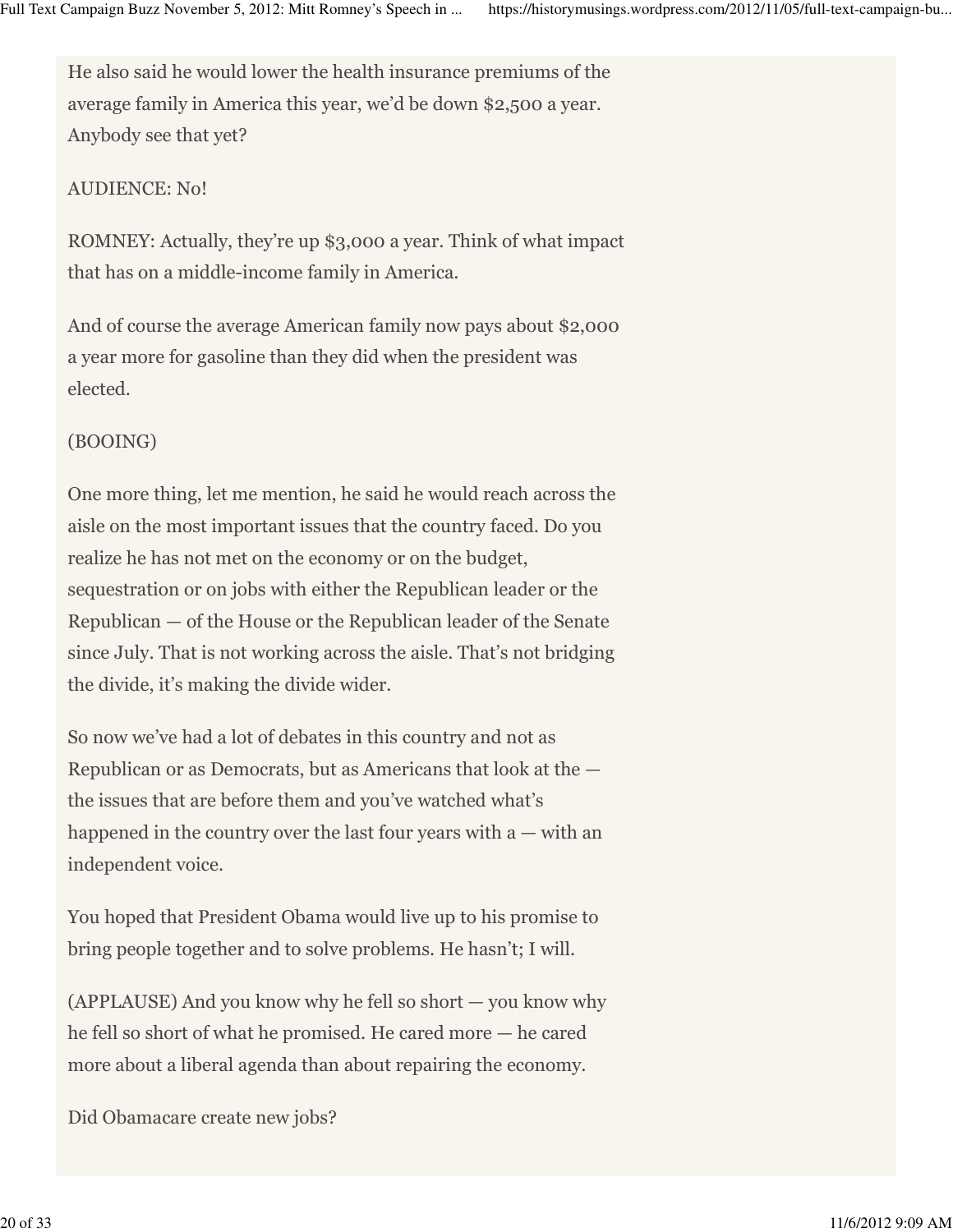#### AUDIENCE: No!

ROMNEY: Did his war on coal and gas and oil put new jobs in the — in the marketplace?

AUDIENCE: No!

ROMNEY: Did the Dodd-Frank regulations help banks make more loans to people?

AUDIENCE: No!

ROMNEY: Does raising taxes create more jobs?

AUDIENCE: No!

ROMNEY: Does an avalanche of new regulations help small business build new jobs?

AUDIENCE: No!

ROMNEY: You passed the test.

(LAUGHTER)

I mean I'll…

(APPLAUSE)

Look,  $\Gamma m - \Gamma m$  happy to sit down and discuss this with anybody who likes you but almost every measure the president took made it harder for the economy to recover and it hurt our fellow Americans.

And — and we're not just talking about a handful of people. We're talking 23 million Americans are struggling to find a good job. One in six Americans are poor and the middle class, even those that have jobs, the middle class is being squeezed with lower incomes every year and higher prices from everything to health insurance to gasoline and electricity bills. It's been tough for middle-income Americans, even those that are employed.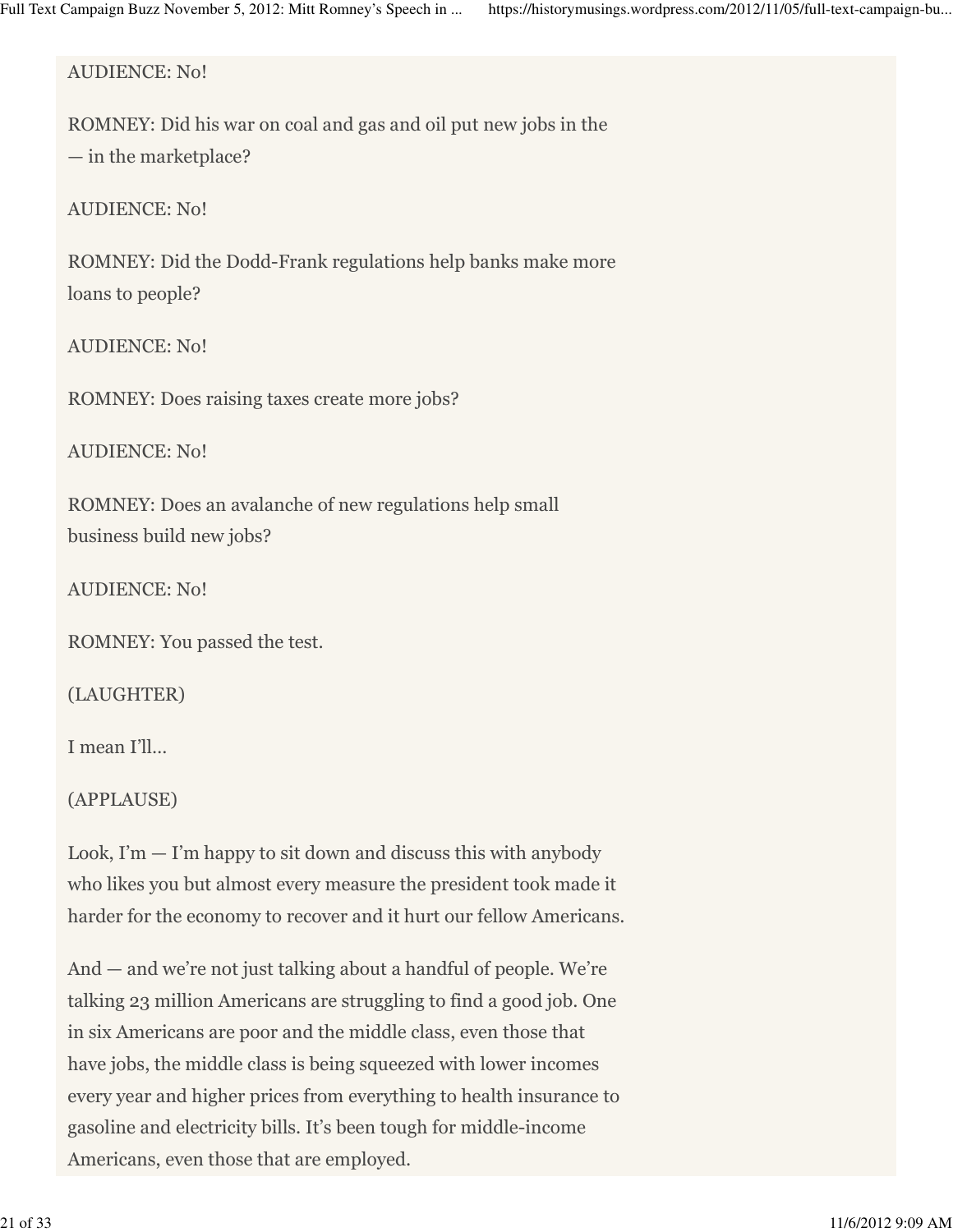This — this weekend, I spoke with a wife of a 60-year-old man; he — he's worked as a welder for 40 years but he just got laid off. And she said, what's he going to do? She asked what I could do to help them and she made it very clear, they're not looking for a government check, he wants a job.

The president thinks — the president thinks more government is the answer. No, Mr. President, more jobs, that's that answer for America. (APPLAUSE)

I mean the question of this election — the question of this election really comes down to this, do the people of America want four more years like the last four years or…

#### AUDIENCE: No!

ROMNEY: … or do you want real change, finally?

#### (APPLAUSE)

Now I think you know that the president promised change, but he couldn't deliver change. I not only promise change, I have a record of achieving it, I actually…

#### (APPLAUSE)

I actually built a business, I helped turn around another business, I helped get the Olympics back on track. And then with a Democrat legislature, 85 percent Democrat, I helped turn my state from deficit to surplus, from job losses to job growth and from lower take- home pay to higher take-home pay. That's…

# (APPLAUSE)

… that's why I'm running for president. I know how to change the course the nation is on. I know how to get us to a balanced budget and how to build jobs and — and make rising take-home pay happen again.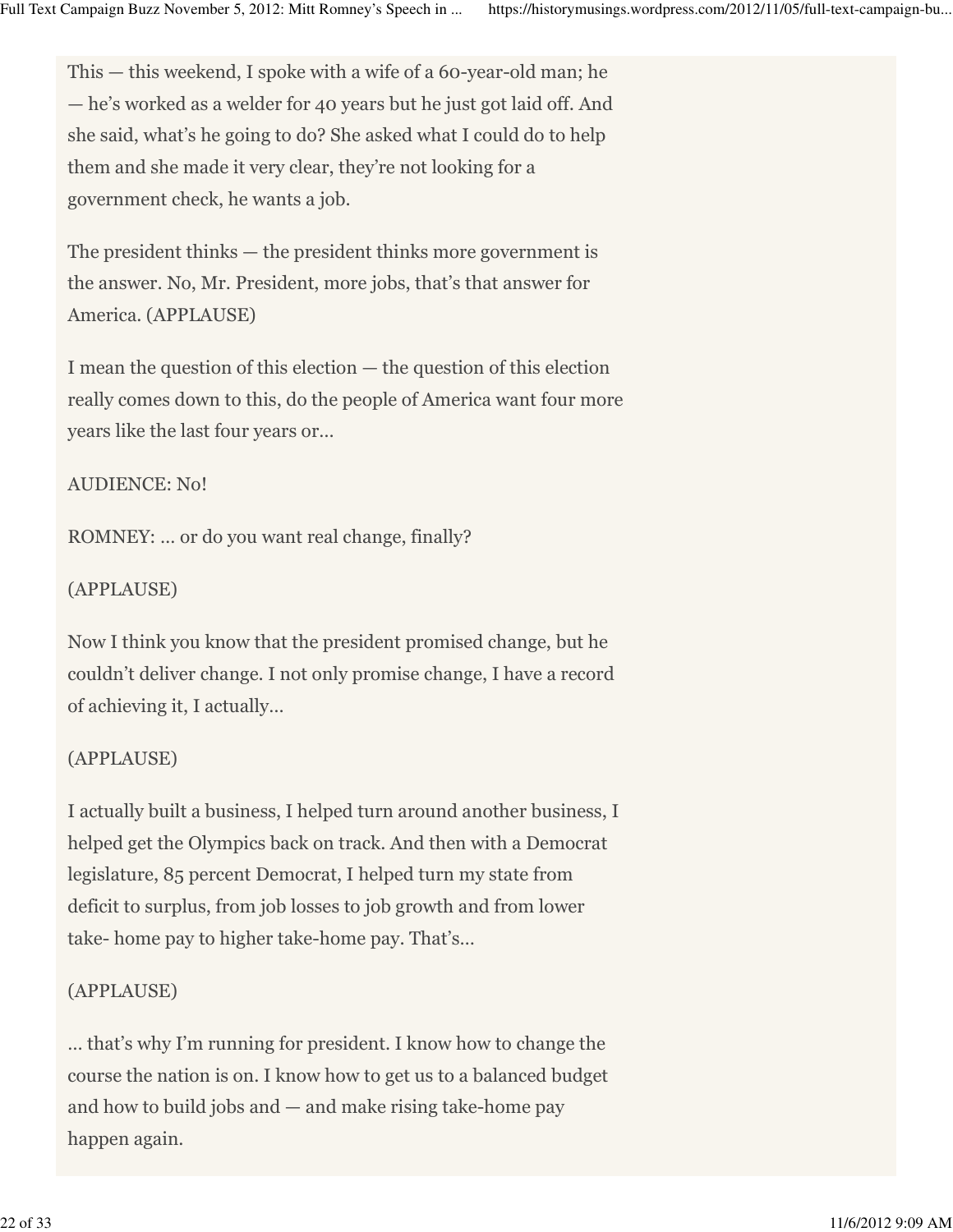See, accomplishing real change is not just something I talk about, it is something I have done and it is something I will do as the president of the United States.

#### (APPLAUSE)

If you believe we can do better, if you believe America should be on a better course, if you're tired of being tired, then I ask you to vote for real change; Paul Ryan and I will bring real change to America from day one.

When I'm elected, of course, the economy and the American job market will continue to be stagnant, but I won't waste any time complaining about my predecessor.

#### (APPLAUSE)

And I won't spend my effort trying to pass partisan legislation unrelated to jobs and growth.

From day one, I'm going to go to work to help Americans get back to work.

(APPLAUSE) And, you know, people all over the country are responding to Paul Ryan and my five part plan to create more jobs and rising take-home pay.

Part one of that is taking full advantages of our energy resources, our oil, our coal, our gas, our nuclear, renewables…

#### (APPLAUSE)

On day one — on day one, I'll act to increase the number of leases and permits to drill on federal lands.

#### (APPLAUSE)

And I'll act to speed the approval of the Keystone Pipeline from Canada.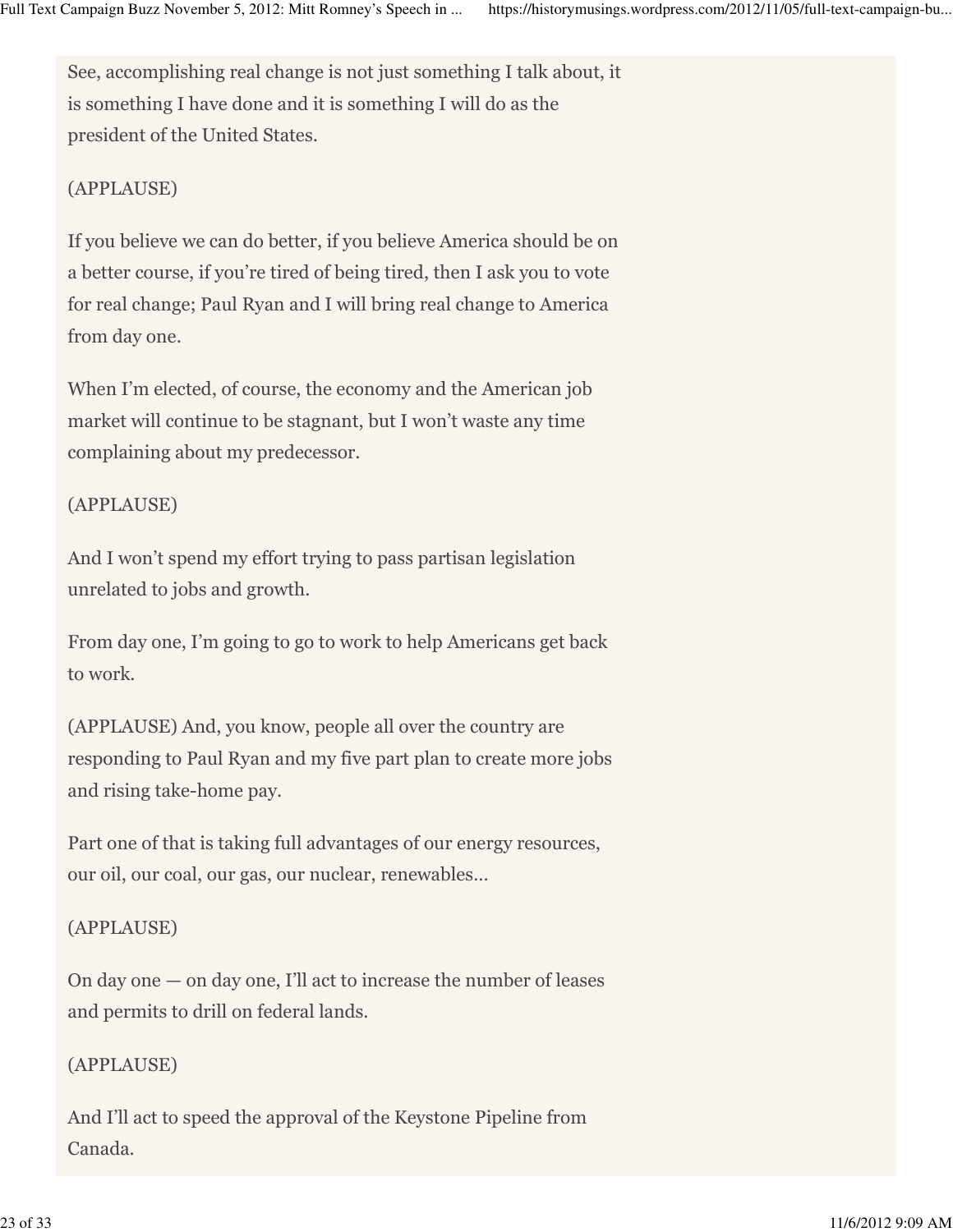Number two, I will move to boost trade, particularly with Latin America. It's an enormous opportunity for us. We need to take advantage of it.

#### (APPLAUSE)

And I will finally designate China as a currency manipulator, we all have to play by the same rules.

#### (APPLAUSE)

Now third, I'm going to send to Congress a retraining reform act to make sure every worker can get the skills they need for a good job.

And number four, I'm going to tackle out of control spending. I'm going to send Congress the first of several fundamental reforms. This first one will be called the Down Payment on Fiscal Sanity Act.

#### (APPLAUSE)

And it is going to do something that's been spoken of but never done and that is we're not going to  $-$  just  $-$  just going to slow down the rate of federal spending, we're actually going to cut federal spending and get ourselves on track to a balanced budget.

#### (APPLAUSE)

I'm not just going to take office on January 20, I'm going to take responsibility for that office as well.

#### (APPLAUSE)

And number five, I'm going act to boost small business and all business by the way. I'm going to issue Executive Orders aimed at straightening out the problems that are holding the economy back.

The first is going to grant waivers from Obamacare to help begin its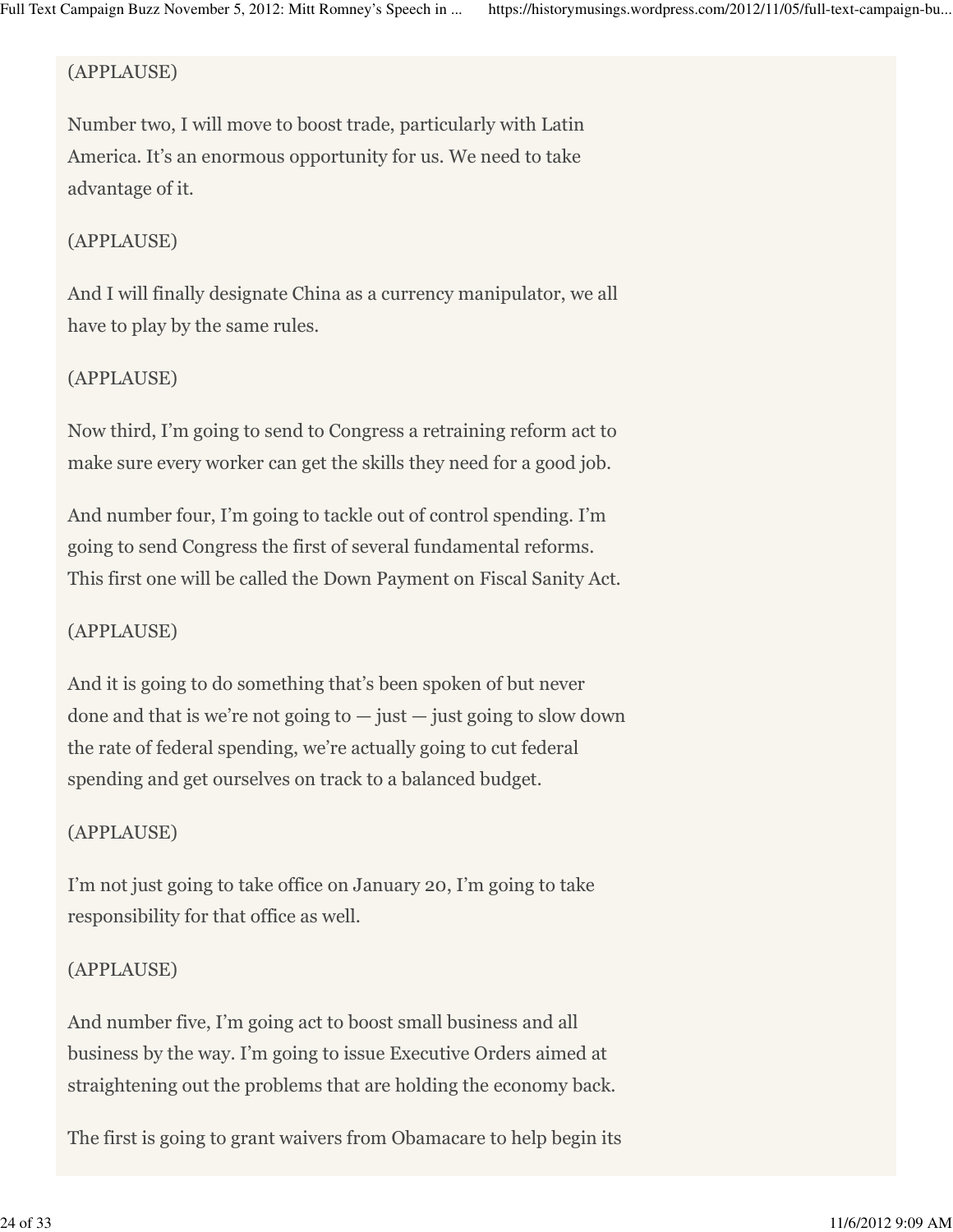#### repeal.

# (APPLAUSE)

The second, we'll launch a sweeping review of all Obama era regulations with an eye to eliminating or repairing those that are killing jobs.

#### (APPLAUSE)

And by the way, for the first time  $-$  for the first time in four years, every entrepreneur, every small business person, every job creator is going to know that the president of the United States and our government likes them and likes the jobs they help bring to America's…

#### (APPLAUSE)

See, Paul Ryan and I believe in limiting government instead of limiting the dreams of our fellow Americans.

#### (APPLAUSE)

Now our choice tomorrow is going to lead to one of two very different outcomes and people across the country, I think have the information they need to — to know where those outcomes would be. They can judge what kind of America we'll have based upon who they vote for.

If for instance, they were able to reelect President Obama, he will still be unable to work with Congress and the people there, because he's ignored them in the past, he's attacked them, he's blamed them. The debt ceiling that comes up from time to time, it's going to come up again. There'll be threats of shutdown and default and of course, that scares the heck out of the economy, freezes job growth.

I think the president was right the other day when he said he can't change Washington from the inside, only from the outside. We're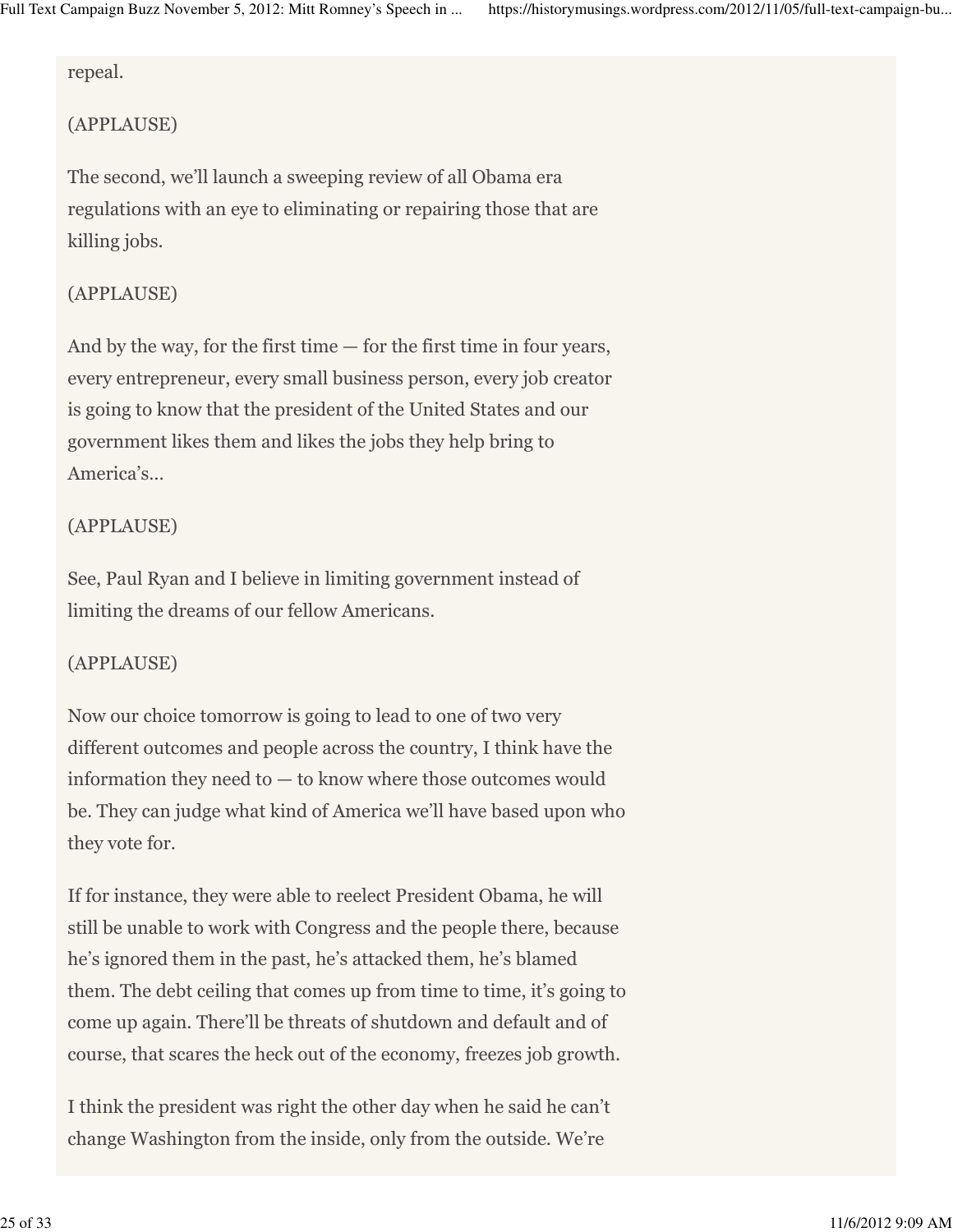going to give him that chance.

# (APPLAUSE)

That's his way. My way is quite different. When I'm elected, I'm going to work with Republicans and Democrats in Congress. I'm going to meet regularly with leaders in both parties and I'm going to endeavor to find good men and good women on both sides of the aisle that care more about the country than they do about politics and they're there and we can make that happen.

# (APPLAUSE)

Now, there's no question, but you know that regardless of what he says, if the president gets reelected, he's going to continue his war on coal and oil and natural gas.

I have a very different path. When I'm elected, we're going to change course on energy to build jobs, to help with the price at the pump. We're going to achieve North American energy independence in eight years.

# (APPLAUSE)

If the president were to be reelected, I'm convinced he will continue to crush small business with his plan to raise taxes on them, to force employees to join unions whether they want to or not, to expand regulations and to impose Obamacare, which also kills jobs.

I care about small business. I see it as a means for people to fulfill their dreams.

Last week, I met  $a - a$  woman in Richmond, Virginia named Rhoda Elliott (ph). She  $-$  she's been running her family restaurant for a number of years, Bill's Barbecue, a business that's been in her family for some 82 years. At the high point, she had 200 employees. She just closed it down and she told me that it was the Obama era taxes and regulation, Obamacare and the Obama era economy that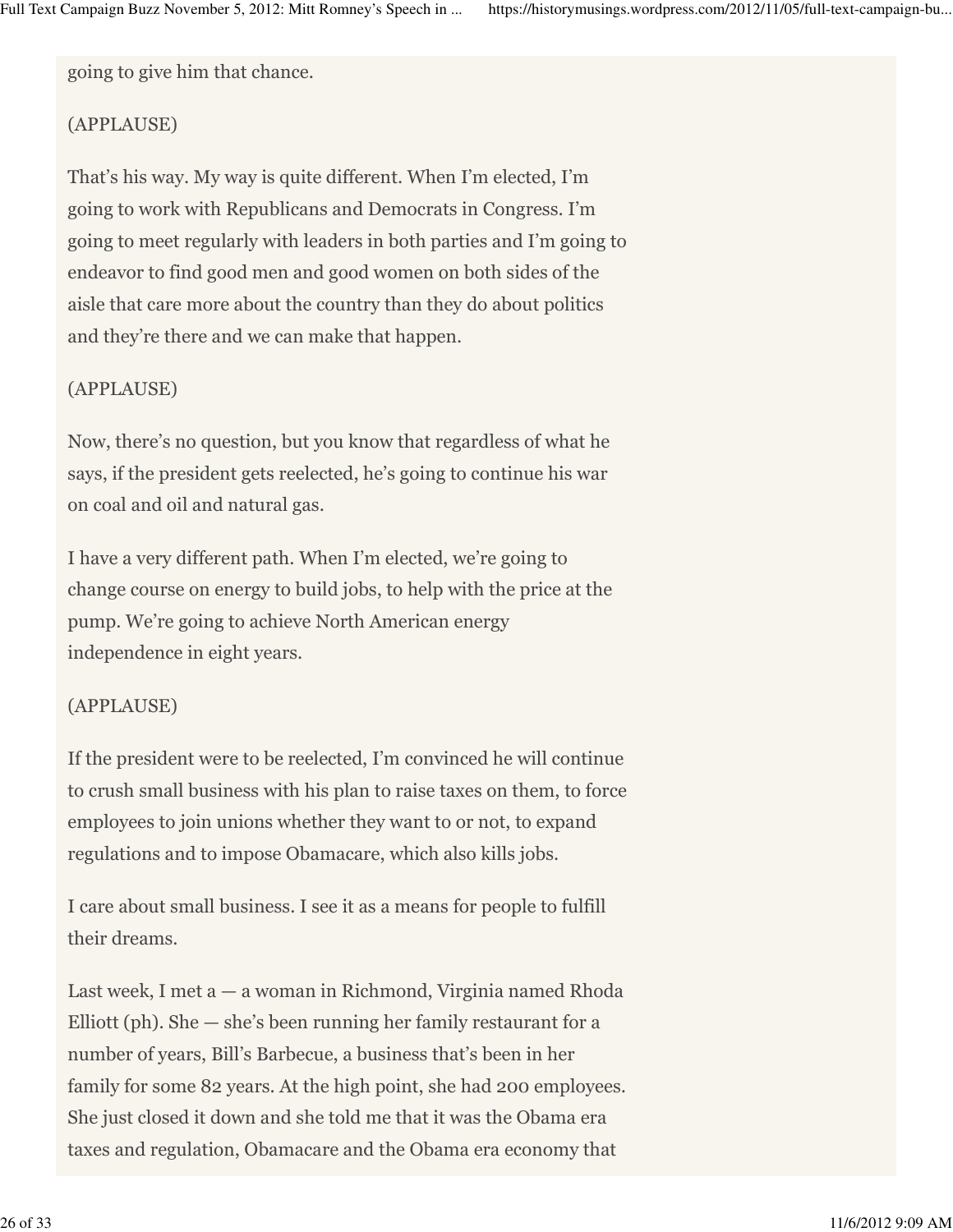put her out of business.

And she teared up as she was talking about it. This wasn't about money, this is about the future for her family and the future for the families of the employees that worked there.

I want to help the hundreds of thousands of dreamers like Rhoda and I will.

#### (APPLAUSE)

You know that if the president were to be reelected, he's going to say he's going to improve our schools, but he'll do what his largest campaign supporters, the public sector unions insist on. And your kids will have the same schools with the same results.

When I'm president, having learned lessons from Jeb Bush in the experience of Florida…

#### (APPLAUSE)

… I'm going to be the voice of the children and the parents across the nation because there's no union for the PTA.

#### (APPLAUSE)

I want to make sure the kids of the nation get what your kids here get. I want to make sure they — they receive the information about the school their kids are going to to know whether it's succeeding or failing and I want every child to have the choice they need to pick the school where their child can succeed.

#### (APPLAUSE)

Now I'm proud of the fact that in my state, we took our schools to the top of the nation, number one of all 50 states. But we did that by working together, Republicans and Democrats, by listening to the good advice of our best teachers who've dedicated their lives to helping others; listened to parents and always putting the students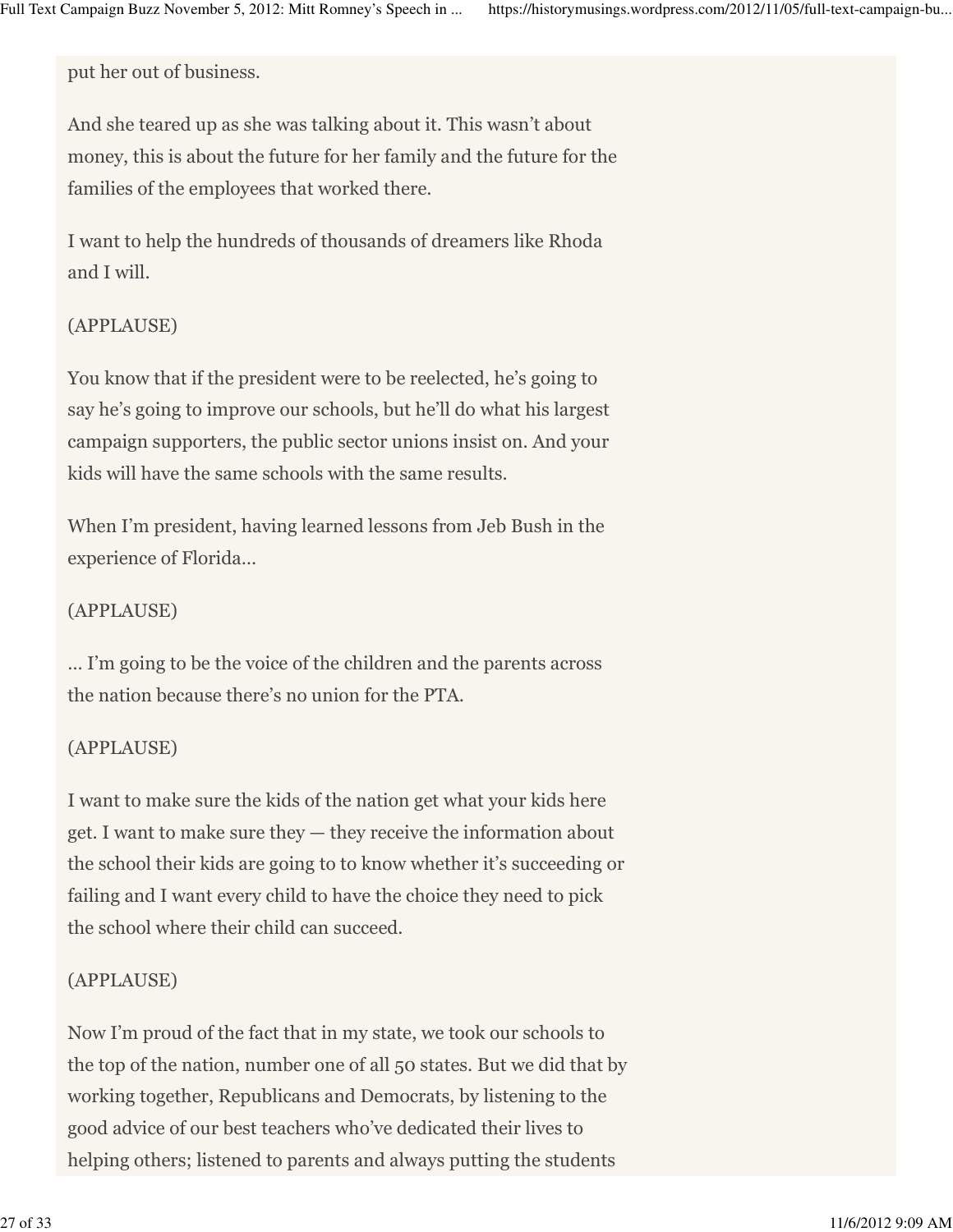and their education first and I'll do the same thing as president.

Now these last — these last few months of the campaign, you've noted that we've gathered strength. It's become a movement across the country.

#### (APPLAUSE)

You see it  $-$  you see it, not just in the  $-$  in the size of the crowds that gather and the energy and passion, but also in the — the shared conviction we have. It's made me strive even more to be worthy of your support and to campaign as I was governor to speak for the aspirations of — of all Americans.

I learned that as governor of Massachusetts, that the best achievements are shared achievements. I learned that respect and good will go a long way and are usually returned in kind. That's how I'll conduct myself as your president.

I'll bring people together, I won't just represent one party, I'll represent one nation.

#### (APPLAUSE)

Throughout the campaign, using every argument he can think of, President Obama has tried to convince you that the last four years have been a success.

#### (BOOING)

And so his plan for the next four years is take all the ideas from his first four years, you know the stimulus, the tax increase, the borrowing, Obamacare, and do them all over again.

# (BOOING)

He calls this plan "Forward," I call it forewarned.

# (APPLAUSE)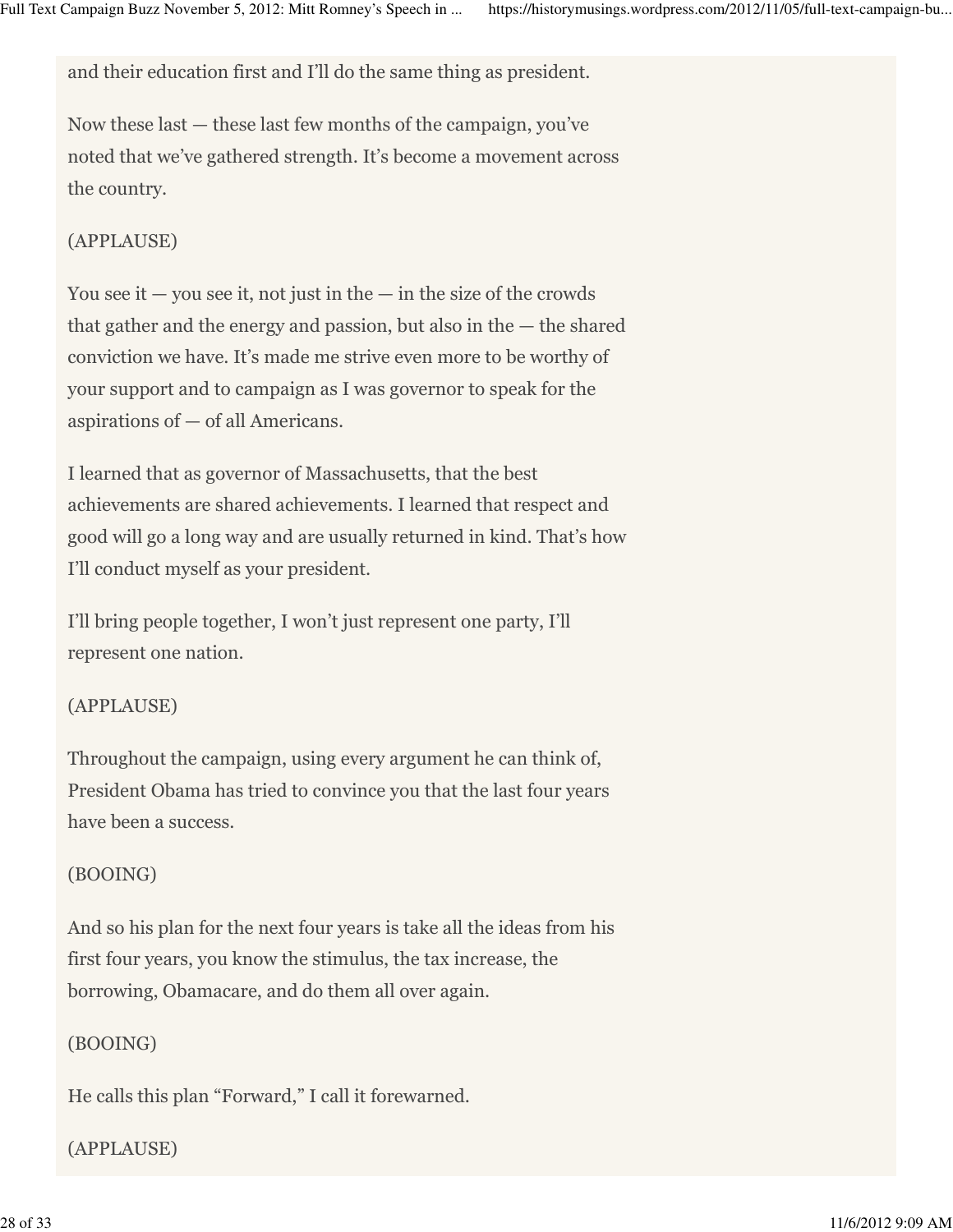That same path means \$20 trillion in debt. It means continuing crippling unemployment. It means depressed home values, stagnant take-home pay and a deficit in military.

Unless we change course, we may be looking at another recession as well.

And his closing argument, did you hear this? Just the other day, President Obama asked his supporters to vote for revenge.

#### (BOOING)

For revenge. Instead I ask the American people to vote for love of country.

(APPLAUSE) We have — we have got to lead America back to a better place. Our  $-$  our motto, united we stand, this is  $-$  this is  $$ this is  $-$  out of one many  $-$  excuse me  $-$  out of many one, this  $$ this unity is  $a - i s a$  fundamental principle of America. We've got to restore it.

And so we're one day way from a fresh start.

#### (APPLAUSE)

One day away for the first day of a new beginning. My conviction is that better days are ahead and it's not based on — it's not based on promises or rhetoric, but it's based on solid plans and proven results and an unshakable faith in the American people.

#### (APPLAUSE)

Now if there's anybody — if there's anybody who's worried that the last four years are the best we can do or if there's anyone who's fearing that the American Dream is fading away or if there's anyone who wonders whether better jobs and better paychecks are things of the past, I have a clear and unequivocal message. With the right leadership, America is about to come roaring back.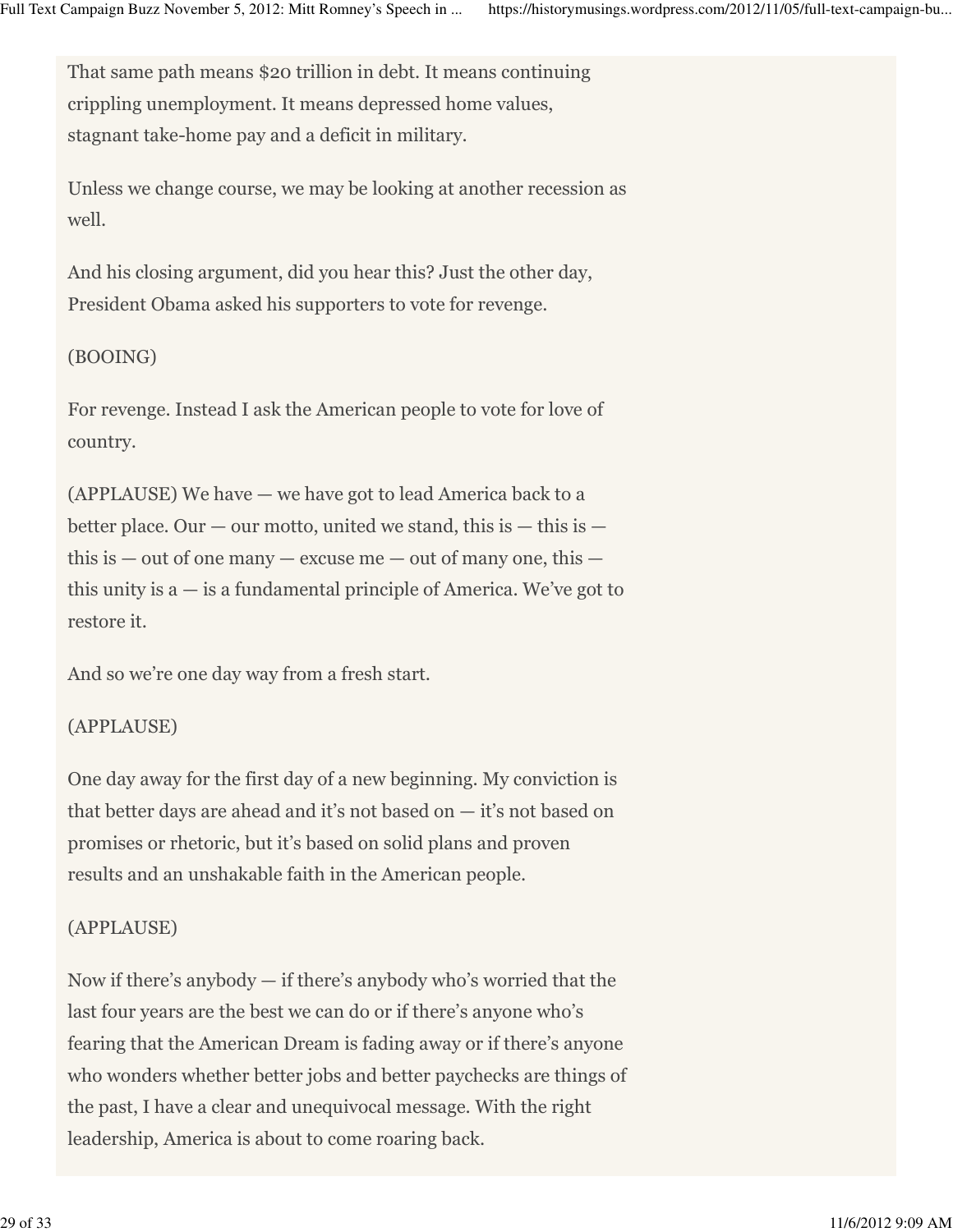We're Americans, we can do anything. The only thing that stands between us and some of the best years we've — we've ever imagined is lack of leadership and that's why we have elections.

Tomorrow is a moment to look into the future and imagine what we can do to put the past four years behind us and start building a new future.

And you saw the differences when President Obama and I were side by side at the debates.

#### (APPLAUSE)

He says it has to be this way. I say it can't stay this way. He's offering excuses, I've got a plan. I can't wait to get started. He's hoping we'll settle. But Americans don't settle, we build, we aspire, we listen to the voice inside that says we can do better — a better job, a better life, a bigger, better country. That is what's in store with new leadership.

#### (APPLAUSE)

That better life is out there. It's waiting for us. Our destiny, it's in your hands. Tomorrow we get to work rebuilding our country. Tomorrow we restore our confidence and renew our conviction. Tomorrow that confidence that we're on a solid path to steady improvement begins. Confidence in college grads will be able to find a good a good job at the end of four years.

#### (APPLAUSE)

Confidence that moms and dads that are working two jobs will have a shot at a better job.

Tomorrow on November 6, we come together for a better future and on November 7, we'll get to work.